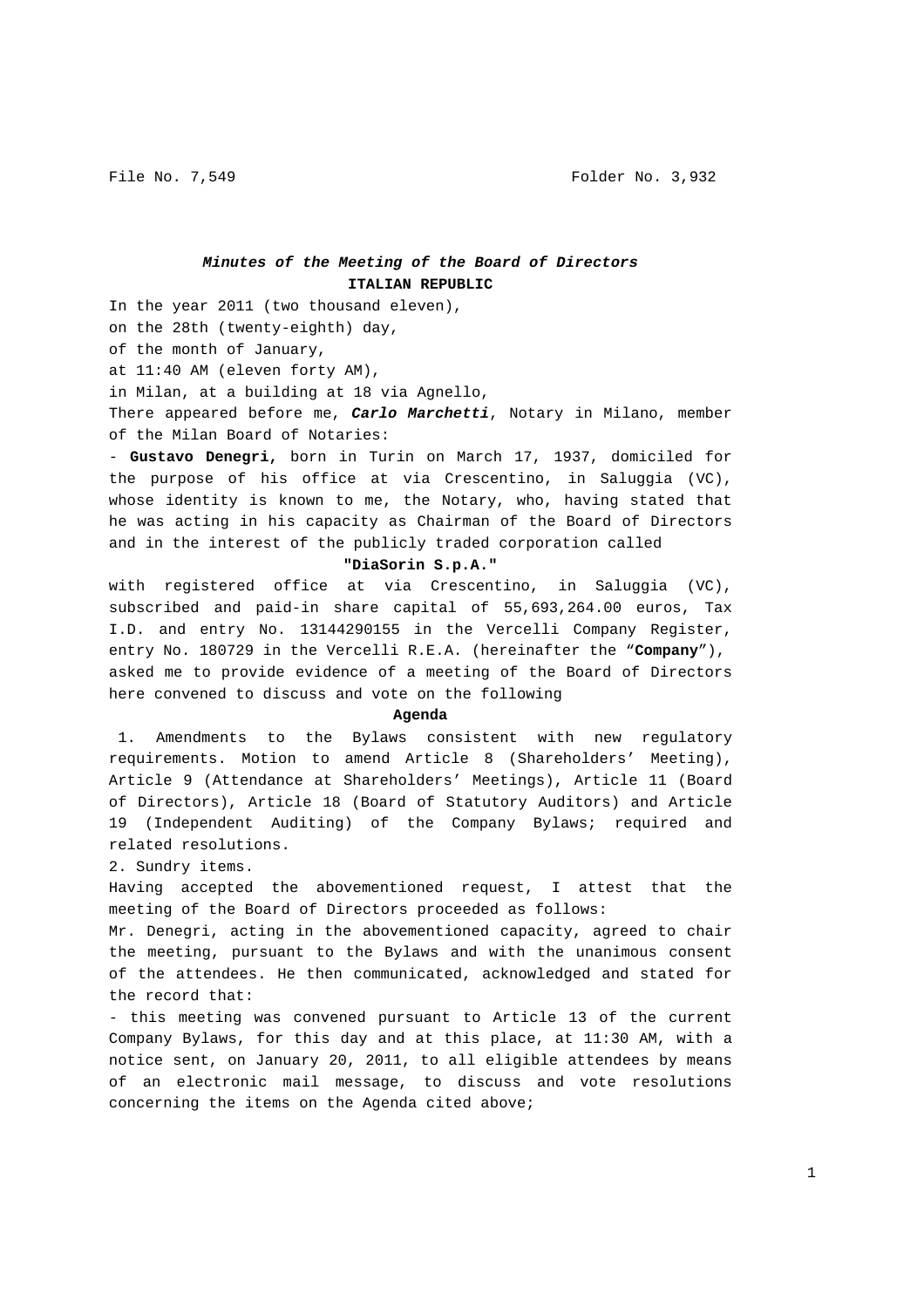- in addition to Mr. DENEGRI, the Directors Carlo ROSA and Franco MOSCETTI, and Mr. BRACCHETTI, Chairman of the Board of Statutory Auditors, were present at the meeting, while the Statutory Auditors Messrs. CARETTI and MARCHINA and the Directors Messrs. BONIOLO, ALESSANDRIA, EVEN, GARIBALDI, AMO and SAPORITI were linked in audioconferencing mode, the remaining Director, Michele DENEGRI having provided a valid reason for his absence.

The Chairman then called the meeting to order, as it was duly convened and qualified to adopt resolutions concerning the item on the Agenda cited above.

Turning then to a description of the items on the Agenda, the Chairman pointed out, first of all, that, pursuant to Article 15, Paragraph Four, of the current Company Bylaws, the prerogatives of the Board of Directors, pursuant to Article 2365, Section Two, of the Italian Civil Code, include jurisdiction over the adoption of resolutions concerning "amendments to the Bylaws required pursuant to law."

The Chairman explained the need to make the current Company Bylaws consistent with the new requirements introduced by Legislative Decree No. 27 of January 27, 2010.

More specifically, the Chairman pointed out that this statute, enacted to incorporate the provisions of Directive No. 2007/36/EC into the Italian legal system, introduced changes concerning the rights of shareholders.

The Chairman then underscored that, as a result of these new provisions, Articles 8, 9, 11 and 18 of the Company Bylaws needed to be updated consistent with the new regulatory requirements.

Lastly, the Chairman explained the individual motions to amend the Bylaws, also pointing out the need to make the terminology used in Article 19 of the Bylaws on the "Independent Auditors" consistent with the provisions of the recently enacted Legislative Decree No. 39 of January 27, 2010.

Following an exhaustive discussion, the Board of Directors, having heard the information presented by the Chairman,

**unanimously resolved** 

**1.)** to amend Article 8 (eight) of the current Company Bylaws as follows:

"Article 8 – Shareholders' Meeting

The Shareholders' Meeting represents all of the shareholders and its resolutions, when adopted pursuant to law and these Bylaws, are binding on all shareholders, including dissenting and/or absent shareholders.

A Shareholders' Meeting may be Ordinary or Extraordinary, pursuant to law.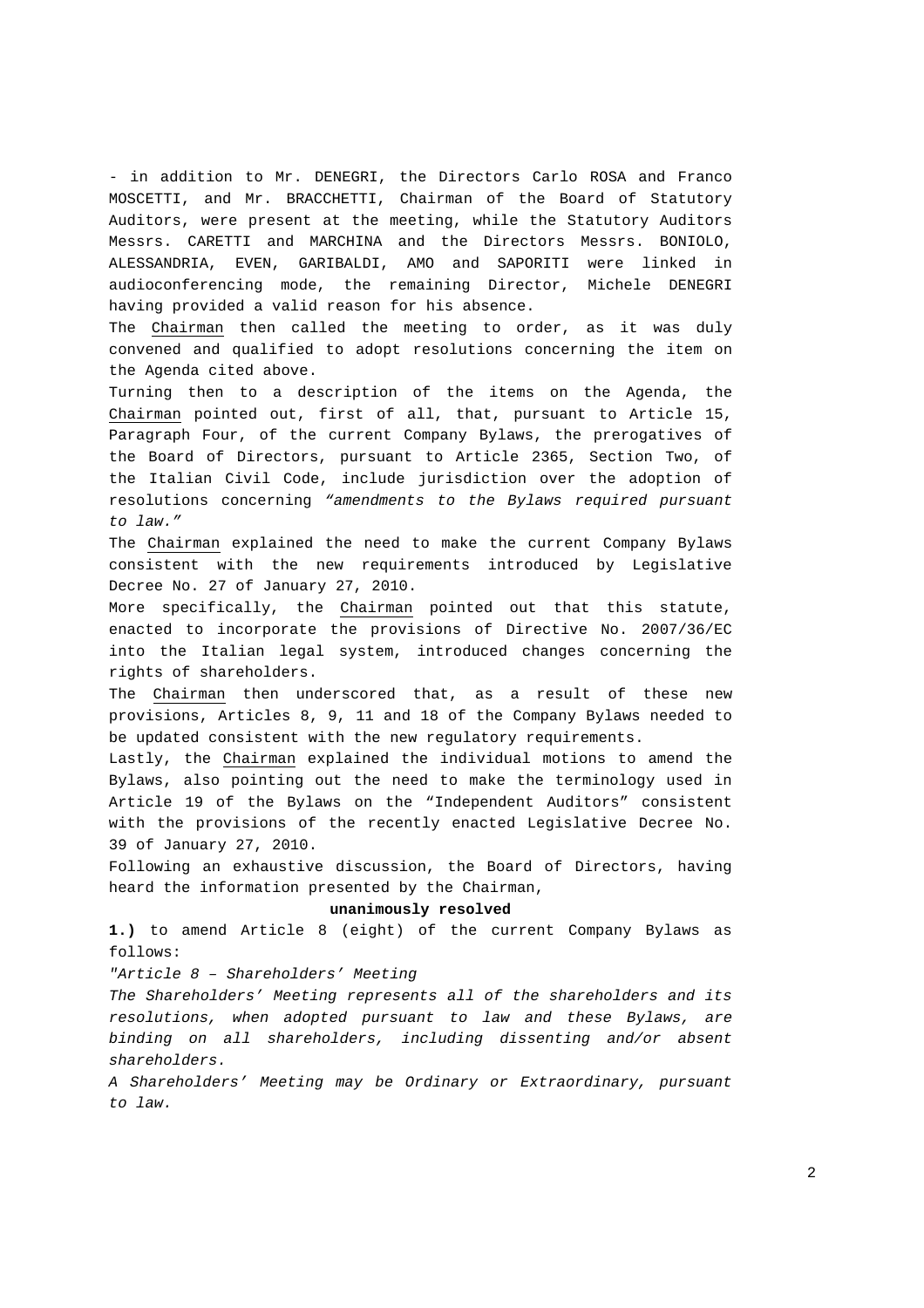The Ordinary Shareholders' Meeting that approves the annual financial statements must be convened within 120 days from the close of the fiscal year or within 180 days from the same date, when the conditions set forth in the last section of Article 2364 of the Italian Civil Code are satisfied.

The Shareholders' Meeting is convened by means of a notice containing the information required by current regulation, which shall be published within the deadline required pursuant to law: - on the Company website;

- when required pursuant to a binding provision or a decision of the Board of Directors, on the Official Gazette of the Italian Republic or in the newspapers Finanza e Mercati or Il Sole 24 Ore;

- by any other means required by the applicable laws and regulations in effect at the time.

The notice of the Shareholders' Meeting may also provide the date of the second calling and, in the case of an Extraordinary Shareholders' Meeting, the date of the third calling.";

**2.)** to amend Article 9 (nine) of the current Company Bylaws as follows:

"Article 9 - Attendance and Representation at Shareholders' Meetings Only holders of voting rights may attend a Shareholders' Meeting, provided they comply with the regulations in force at the time.

Each shareholder who has the right to attend a Shareholders' Meeting may be represented by a third party by means of a written proxy, pursuant to and within limits of the relevant laws. Notice of the proxy to attend the Shareholders' Meeting may be given to the Company by sending the proxy statement to the electronic mail address listed in the Notice of the Shareholders' Meeting. Responsibility for verifying the effectiveness of proxies and the right to attend a Shareholders' Meeting rests with the Chairman of the Meeting.";

**3.)** to amend Article 11 (eleven) of the current Company Bylaws as follows:

"Article 11 - Board of Directors

The Company is managed by a Board of Directors that can comprise between seven and 16 members. Keeping these boundaries in mind, the Shareholders' Meeting determines, upon electing them, how many Directors should serve on the Board and decides the length of their term of office, which, however, may not exceed three years. Directors may be reelected.

In order to be allowed to serve as Directors, candidates must meet the requirements of the relevant laws and regulations in effect at the time. Directors must also possess the qualifications set forth in the statutes in force at the time. A minimum number of Directors, equal at lest to the minimum number required pursuant to the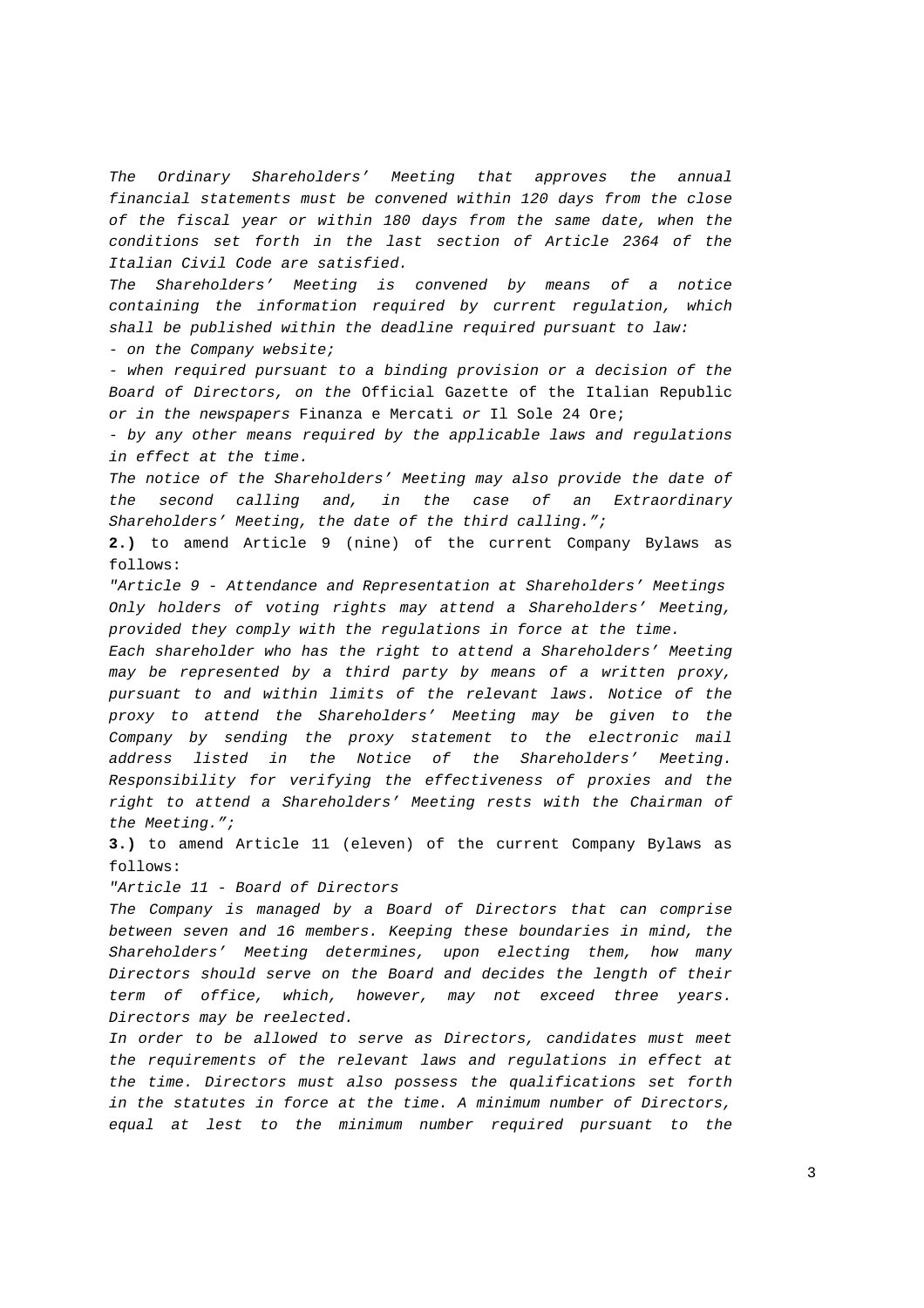abovementioned statutes, shall meet the independence requirements set forth in Article 148, Section 3, of Legislative Decree No. 58/1998. An intervening inability by a Director to meet the abovementioned requirements shall cause the Director to forfeit his/her office. However, an intervening inability by a Director to meet the independence requirements will not automatically cause the Director to forfeit him/her office, provided that the number of Directors who meet the independence requirements is consistent with the statutory minimum.

The Board of Directors is elected on the basis of slates of candidates filed by shareholders in the manner described below. In the abovementioned slates, candidates must be identified by means of numbers listed in consecutive order.

The slates filed by shareholders, duly signed by the filers, must be deposited at the Company's registered office, where they must be available to upon request, at least 25 (twenty-five) days prior to the date of the first calling of the Shareholders' Meeting and must meet the additional disclosure and filing requirements set forth in the applicable laws and regulations in effect at the time.

Individual shareholders, shareholders who are parties to shareholders' agreement that qualifies as such pursuant to Article 122 of Legislative Decree No. 58/1998, the Company's controlling party, its subsidiaries and joint ventures that qualify as such pursuant to Article 93 of Legislative Decree No. 58/1998, may not file or participate in the filing, directly or through a third party or a nominee, of more than one slate and may not vote for multiple slates, and each candidate may be listed only on one slate, on penalty of losing the right to be elected. Votes cast in violation of this prohibition will not be attributed to any slate.

Slates of candidates may be filed only by shareholders who, alone or in combination with others, hold a number of shares equal to 2.5% (two point five percent) or more of the shares that convey the right to vote at Ordinary Shareholders' Meetings, or any lesser percentage that may apply pursuant to relevant provisions of laws or regulations.

Slates must be accompanied by the following information: (i) the names of the shareholders who are filing the slate and the total percentage interest held; (ii) affidavits by which the individual candidates accept the nomination and attest, under their responsibility, that there are no issues that would impede their election or make it incompatible and that they possess the qualifications required pursuant to law to serve in the respective capacities; and (iii) curricula vitae setting forth the personal and professional qualifications of each candidate and indicating whether a candidate qualifies as an independent Director. In addition, a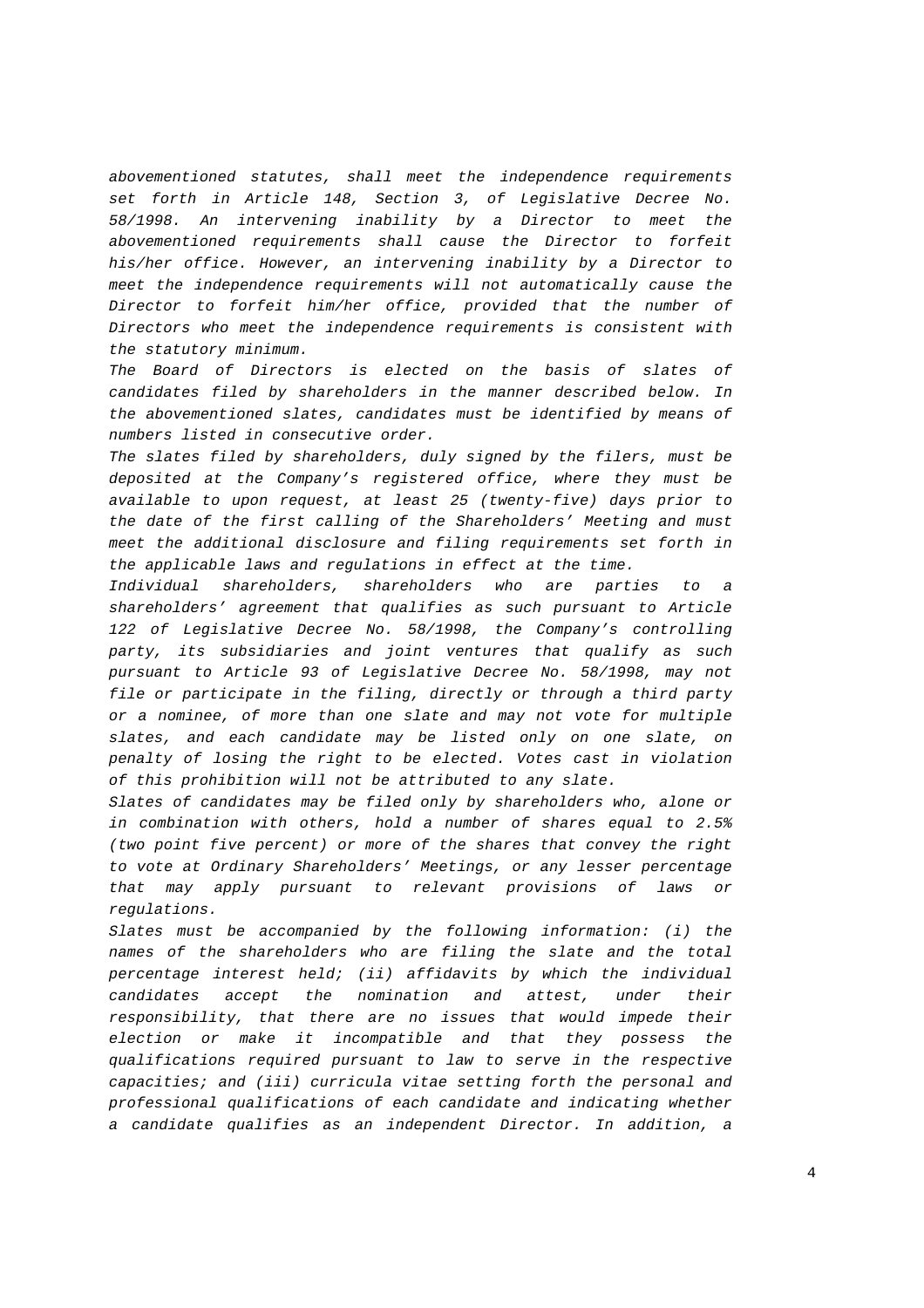certification issued by an intermediary qualified pursuant to law confirming, at the time when a slate is filed with the Company, the ownership of the number of shares required for eligibility to file a slate must be filed within the deadline required by the regulations governing the publication of the slates by the Company.

Slates filed in a manner that does not comply with the foregoing provisions shall be treated as if they were never filed.

The election of the Board Directors shall be carried out as follows: a) All except one of the Directors that need to be elected shall be taken from the slate that received the highest number of votes, in the consecutive order in which they are listed on the slate;

b) The remaining Director shall be taken from a minority slate that is not connected in any way, directly or indirectly, with the parties who filed or voted for the slate referred to in paragraph a) above and has received the second highest number of votes, selecting the first of the candidates listed in consecutive order on the slate, it being understood that, should the minority slate referred to in paragraph b) above fail to receive a percentage of the votes equal at least to half the required percentage for filing a slate, as stated above, all of the Directors that need to be elected shall be taken from the slate that received the highest number of votes referred to in paragraph a) above.

If the candidates elected in the manner described above do not include a sufficient number of Directors who meet the independence requirements that apply to Statutory Auditors pursuant to Article 148, Section 3, of Legislative Decree No. 58 of February 28, 1998 to achieve the minimum statutory percentage of the total number of elected Directors, the non-independent candidate elected last in consecutive order from the slate that received the highest number of votes, as referred to in Letter a), Paragraph Eight, of this Article, shall be replaced with the first non-elected independent candidate who is listed next in consecutive order in the same slate or, otherwise, the first non-elected independent candidate listed in consecutive order on the other slates, based on the number of votes received by each candidate. This replacement procedure shall be applied repeatedly until the Board of Directors includes a number of Directors who meet the requirements of Article 148, Section 3, of Legislative Decree No. 58 of February 28, 1998, equal at least to the statutory minimum. If this procedure fails to produce the result explained above, the replacement will be carried out by means of a resolution approved by the Shareholders' Meeting with a plurality of the votes, after the names of the candidates that meet the abovementioned requirements have been placed in nomination. If only one slate is filed or if no slate is filed, the

Shareholders' Meeting shall approve its resolutions with the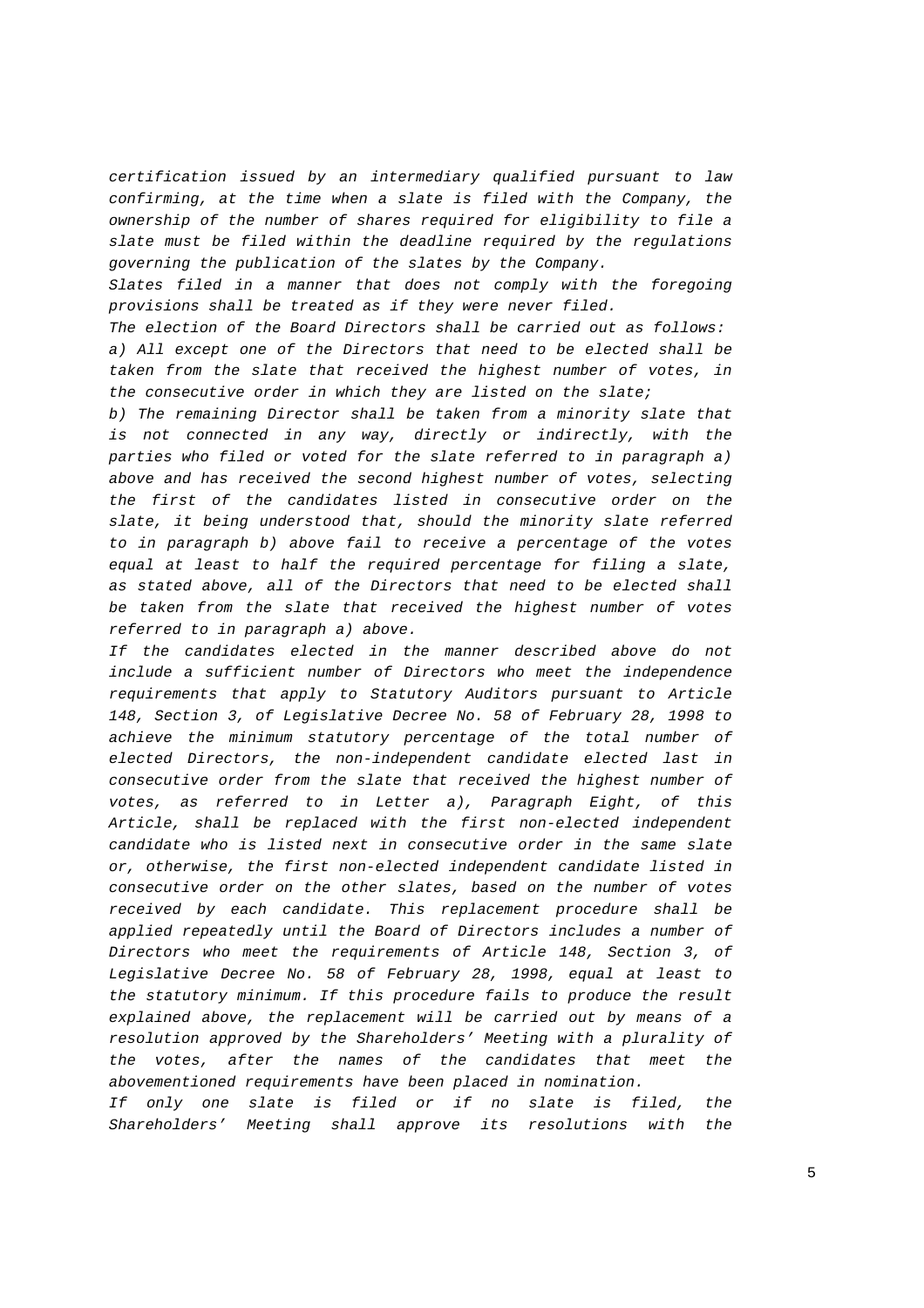majorities required by law, without being required to comply with the procedure described above.

If one or more Directors cease to be in office during the course of the year, provided the majority of Board members are still Directors elected by the Shareholders' Meeting, they shall be replaced in the manner described below, in accordance with the provisions of Article 2386 of the Italian Civil Code:

a) The Board of Directors shall nominate as replacements candidates taken from the same slate to which the Directors no longer in office belonged and the Shareholders' Meeting shall vote with the majorities required pursuant to law and in accordance with the same principle;

b) Should there be no unelected candidates left in the abovementioned slate of candidates or candidates with the required qualification or if the provisions of Letter a) above cannot be complied with for any reason, the Board of Directors and the Shareholders' Meeting shall elect replacements with the majorities required pursuant to law, without slate voting.

In all cases, the Board of Directors and the Shareholders' Meeting shall carry out the election in a manner that will result in the election of a total number of independent Directors equal at least to the minimum number required by the applicable statute in force at the time.

If the majority of the Directors elected by the Shareholders' Meeting ceases to be in office, the entire Board of Directors shall be deemed to have resigned and a Shareholders' Meeting shall be convened promptly by the Directors still in office to elect a new Board. If the number of elected Directors is less than the maximum allowed by the first paragraph of this Article, while the Board of Directors is still in office, the Shareholders' Meeting may increase their number up to the maximum referred to in the abovementioned first paragraph.

Additional Directors shall be elected with the voting majority required pursuant to law.";

**4.)** to amend Article 18 (eighteen) of the current Company Bylaws as follows:

"Statutory Auditors, Board of Statutory Auditors and Legally Recognized Audit of the Financial Statements

Article 18 - Board of Statutory Auditors

The Board of Statutory Auditors comprises 3 (three) Statutory Auditors and 2 (two) Alternates, who are elected for a term of office of 3 (three) years and may be reelected. Statutory Auditors must meet the requirements of the relevant laws currently in force, including those concerning the number of corporate governance posts that may be held concurrently.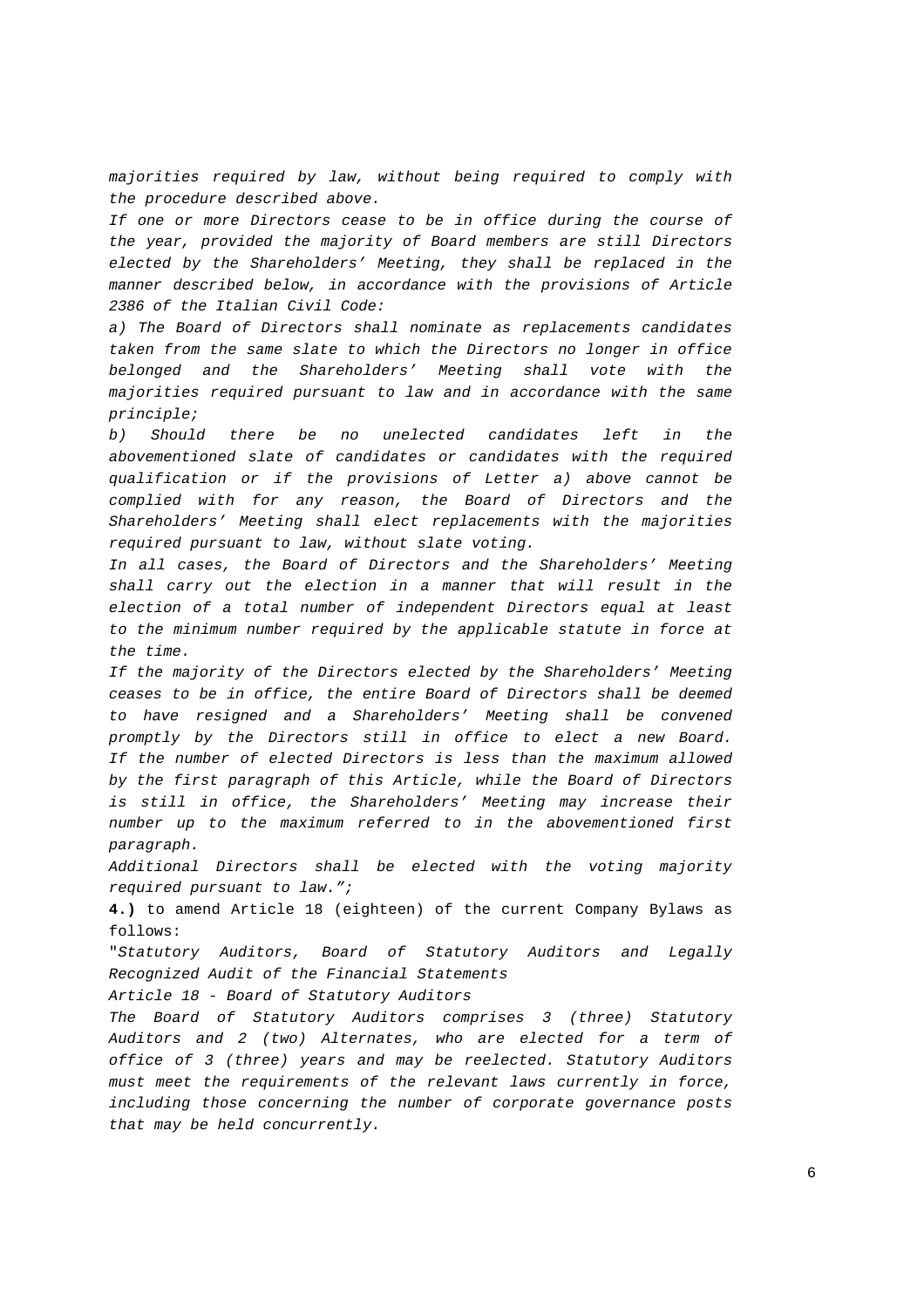Anyone who may be in a position that prevents him/her from being elected or may be otherwise unelectable or does not meet the requirements of professionalism, integrity and independence set forth in the laws currently in force may not serve as a Statutory Auditor and, if elected, shall automatically forfeit his/her office. Specifically, insofar as the professionalism requirements are concerned, as set forth (if applicable) in Article 1, Section 3, of Ministerial Decree No. 162 of March 30, 2000, which makes reference to Section 2, Letters b) and c) of the abovementioned Article 1, it shall be understood that "subject matters that are relevant to the Company's business" shall mean those related to the health and medical fields.

The Ordinary Shareholders' Meeting shall elect the Statutory Auditors and their Alternates in the manner described below.

Slates of candidates, in which the candidates are identified by numbers listed in consecutive order, may be filed by shareholders representing at least 2.5% (two point five percent) of the shares that convey the right to vote, or any other percentage that may apply pursuant to the provisions or guidelines of laws or regulations. The slates must be deposited at the Company's registered office at least 25 (twenty-five) days prior to the date of the first calling of the Shareholders' Meeting on penalty of becoming invalid, without prejudice to any additional disclosure and filing requirements that may be set forth in the applicable laws and regulations in effect at the time.

The slates shall set forth the candidates' names, identified by numbers listed in consecutive order, specifying whether each candidate is standing for election as a Statutory Auditor or as an Alternate.

Individual shareholders, shareholders belonging to a shareholders' agreement that meet the requirements of Article 122 of Legislative Decree No. 58/1998, the Company's controlling party, its subsidiaries and joint ventures that qualify as such pursuant to Article 93 of Legislative Decree No. 58/1998 may not file or participate in the filing, directly or through a third party or a nominee, of more than one slate and may not vote for multiple slates, and each candidate may be included only in one slate, on penalty of losing the right to be elected. Votes cast in violation of this requirement will not be attributed to any slate of candidates.

The slates must be accompanied by the following information:

a) The names of the shareholders who are filing the slates and the total percentage interest held;

b) An affidavit by the shareholders different from those who hold, jointly or individually, a controlling or relative majority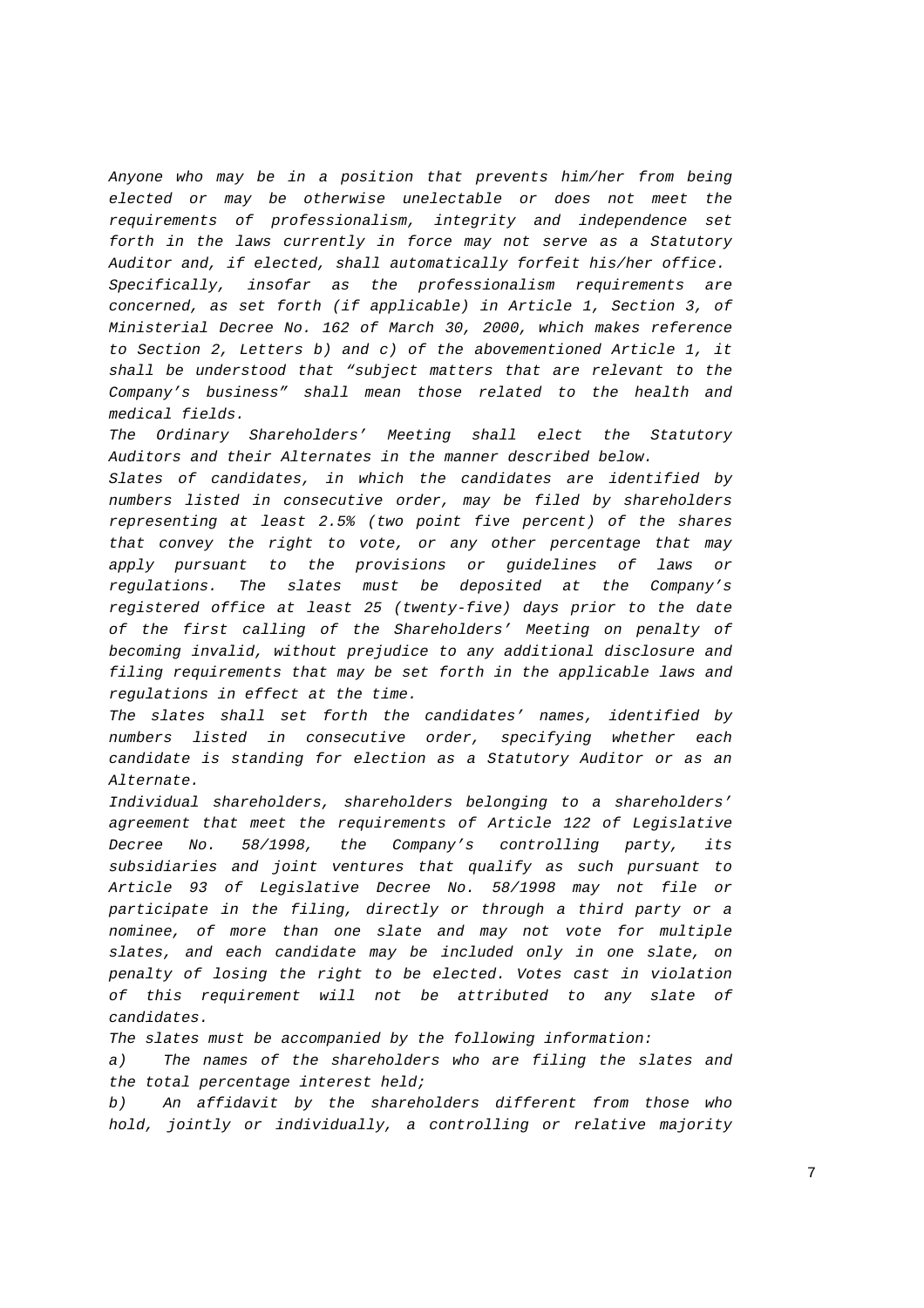interest attesting that they are not linked with the latter as a result of transactions such as those defined in the relevant laws and regulations currently in force;

c) Detailed information about the candidates' backgrounds, affidavits by which the candidates attest that they meet statutory requirements and accept the nomination, and a listing of any management and control posts held by the candidates at other companies.

In addition, a certification issued by an intermediary qualified pursuant to law confirming, at the time when a slate is filed with the Company, the ownership of the number of shares required for eligibility to file a slate must be filed within the deadline required by the regulations governing the publication of the slates by the Company.

If the conditions set forth above are not complied with, the affected slate shall be treated as if it had never been filed.

The results of the balloting shall reflect the following process: the candidate for election as Statutory Auditor identified with the numeral 1 (one) on the slate that received the second highest number of votes and that, pursuant to laws and regulations currently in force, is not in any way linked, directly or indirectly, with the shareholders who filed the slate that received the second highest number of votes is elected to the post of Statutory Auditor and Chairman of the Board of Statutory Auditors; the candidates identified with the numerals 1 (one) and 2 (two), respectively, on the slate that received the highest number of vote are elected to the post of Statutory Auditor. Candidates for election as Alternates who are listed as Alternates and identified with the numeral 1 (one) on the slates that received the highest and second highest number of votes, as referred to in this paragraph, are elected to the post of Alternate.

If two or more slates receive the same number of votes, a new balloting is held. If the result is again a tie, the slate filed by the shareholders who own the largest percentage interest or, alternatively, the slate filed by the largest number of shareholders shall prevail.

If only one slate of candidates is filed, all Statutory Auditors and Alternates are elected from that slate.

If a Statutory Auditor is removed from office, he/she shall be replaced by an Alternate taken from the same slate as the Statutory Auditor who is being replaced. The replacing Alternate will remain in office until the next Shareholders' Meeting.

If no slates are filed, the Shareholders' Meeting shall adopt the relevant resolutions with the majorities required pursuant to law.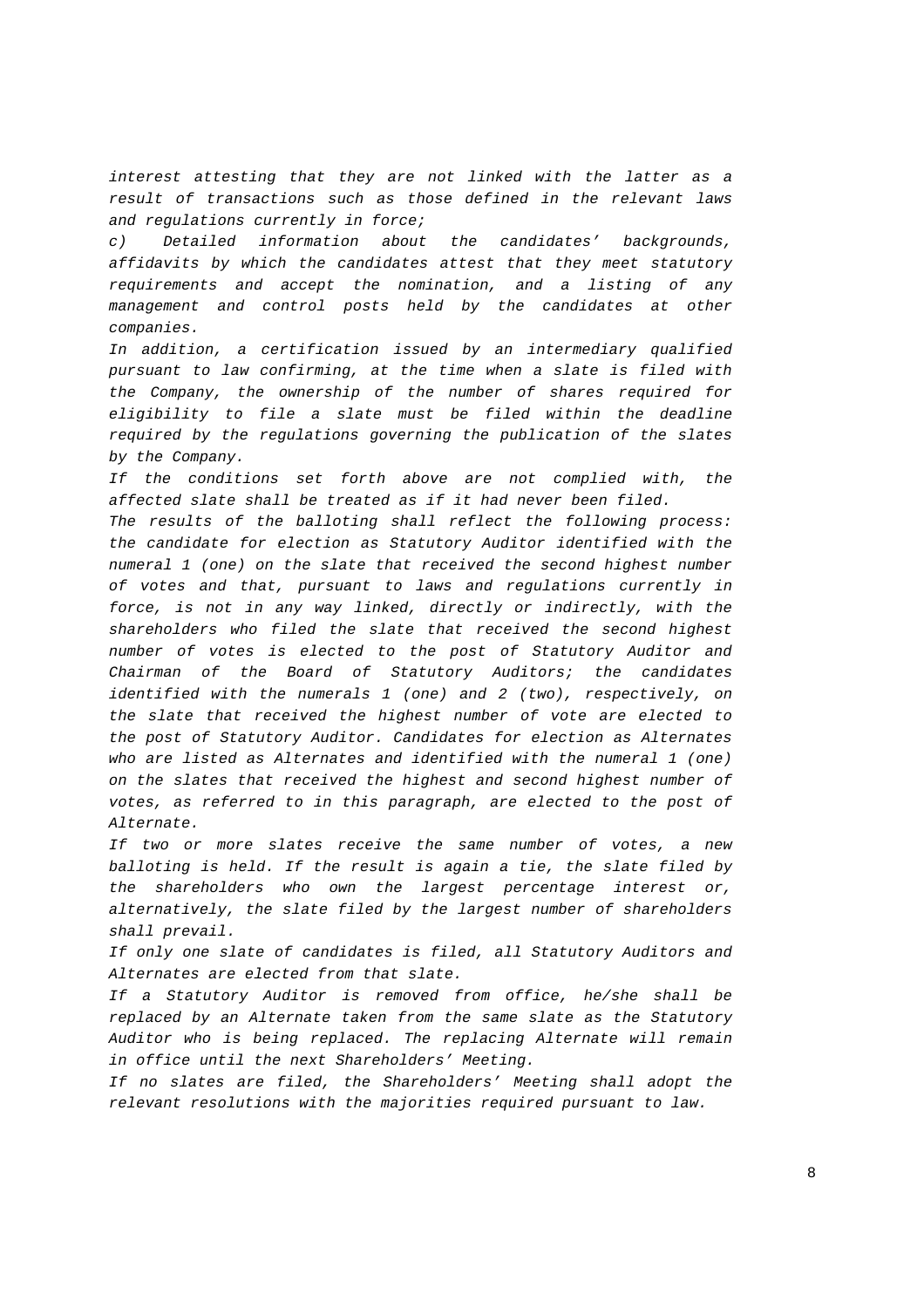If a Statutory Auditor needs to be replaced, he/she shall be replaced by an Alternate taken from the same slate as the Statutory Auditor who is being replaced, it being understood that the Chairmanship of the Board of Statutory Auditors must be held by a minority Statutory Auditor.

When the Shareholders' Meeting needs to elect replacement Statutory Auditors and/or Alternates, it shall proceed as follows: if the Statutory Auditors that need to be replaced were elected from the majority slate, their replacements shall be elected by a plurality of the votes, without any slate selection requirement; if, on the other hand, the Statutory Auditors that need to be replaced were elected from the minority slate, the Statutory Auditors shall be elected by a plurality of the votes, taking the candidates from the slate to which the Statutory Auditors who are being replaced belonged.

If, for any reason, the use of the abovementioned procedures should not result in the replacement of Statutory Auditors designated by minority shareholders, the Shareholders' Meeting shall elect such Statutory Auditors by a plurality of the votes. However, in the ballot counting process, the votes cast by shareholders who, based on disclosures provided pursuant to current laws, control, directly or indirectly or jointly with other members of a shareholders' agreement, as defined in Article 122 of Legislative Decree No. 58/1998, a majority of the votes that may be cast at a Shareholders' Meeting and shareholders who control, are controlled by or are subject to joint control by the former shall not be counted.

The Shareholders' Meeting shall determine the amount of the compensation payable to the members of the Board of Statutory Auditors, in accordance with the laws currently in force.

The Board of Statutory Auditors shall perform the tasks and activities required pursuant to law.

The Statutory Auditors, acting either jointly or independently, may ask the Directors to provide details and clarifications about the information provided to them and, more generally, about the results of the Company's operations or specific business transactions, and may at any time carry out inspections and audits or request information, pursuant to law. Moreover, two members of the Board of Statutory Auditors, acting jointly, may convene a Shareholders' Meeting.

The Board of Statutory Auditors shall meet at least once every 90 days.

Meetings of the Board of Statutory Auditors may be held by teleconference or videoconference, provided that all participants can be identified, are able to follow the proceedings and